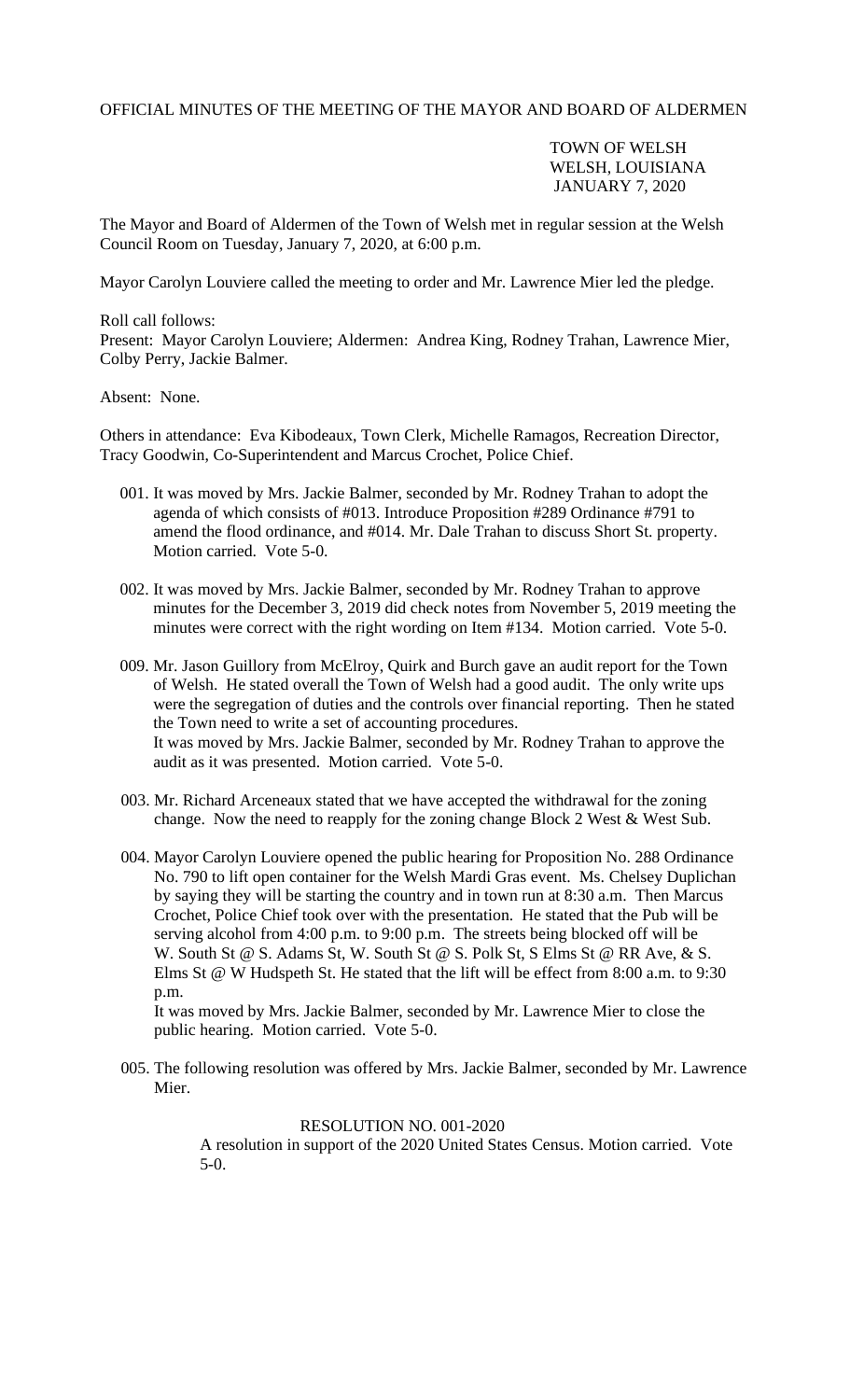## OFFICIAL MINUTES OF THE MEETING OF THE MAYOR AND BOARD OF ALDERMEN CONTIUNED PAGE 2, JANUARY 7, 2020.

 006. The following resolution was offered by Mr. Rodney Trahan, seconded by Mrs. Jackie Balmer and unanimously carried.

## RESOLUTION NO. 002-2020

 A resolution requesting the Louisiana Department of Transportation and Development to conduct a feasibility study to replace the Interstate 10 roadway lighting system, commit the required local ten percent match and authorize the Mayor to enter into agreements with the state. Motion carried. Vote 5-0.

 013. It was moved by Mrs. Jackie Balmer, seconded by Mr. Rodney Trahan to introduce Proposition No. 289 Ordinance No. 791 to amend the flood ordinance. Roll Call Vote: Yeas: Andrea King, Rodney Trahan, Lawrence Mier, Colby Perry, Jackie Balmer Nays: None. Abstaining: None. Absent: None. Motion carried. Vote 5-0.

 008. The following ordinance was moved by Mr. Lawrence Mier, seconded by Mr. Rodney Trahan.

 PROPOSTION NO. 288 ORDIANCE NO. 290 An ordinance amending Sec. 15-66 regulating the consumption of Alcoholic beverages on public streets and in public parks. Roll Call Vote: Yeas: Andrea King, Rodney Trahan, Lawrence Mier, Colby Perry, Jackie Balmer Nays: None. Abstaining: None. Absent: None. Motion carried. Vote 5-0.

- 011. It was moved by Mrs. Jackie Balmer, seconded by Mr. Rodney Trahan to approve to transfer Whitlea Cormier from a part time dispatcher position to a full time dispatcher position. Motion carried. Vote 5-0.
- 012. It was moved by Mrs. Jackie Balmer, seconded by Mr. Lawrence Mier to accept Marcus Crochet, Police Chief recommendation to surplus 2007 Ford Crown Victoria VIN# 2FAFP71W77X134832 and 2008 Ford Crown Victoria VIN# 2FAHP71V68X155611 to be sold at Kenjabruch auction. Motion carried. Vote 5-0.

Michelle Ramagos, Recreation Director stated that she will be accepting baseball registration at the end of this month until February. She also wanted to thank Wayne Hebert, Co-Superintendent and Tracy Goodwin, Co-Superintendent for sending some town employees to help with the weedeating and painting at Sportsman Park.

Marcus Crochet, Police Chief stated that there would be 30 to 40 floats that will be participating in the Welsh Mardi Gras Parade. The parade route will be a different route than normal because of the size of the floats. We will start at the North Service Rd. and turn south on Hwy 99. The parade will just go down Hwy 99 to State Farm. He will also get in touch with local media outlets to let everyone know about the Welsh Mardi Gras parade and the changed parade route.

 014. Mr. Dale Trahan complained about the 211 Short St. about the condition of the fence around the swimming pool and truck trailer that has been there for some time and now they have moved a wrecked vehicle on this lot. He stated that they have complained about this property in the past and nothing gets followed thru with. Eva C. Kibodeaux, stated she had mailed him a letter in December in reference to the vehicle but she couldn't remember when it was done. Then Richard Arceneaux, Town Attorney asked if the letter had been mailed certified and she said no she didn't think so. Then Richard